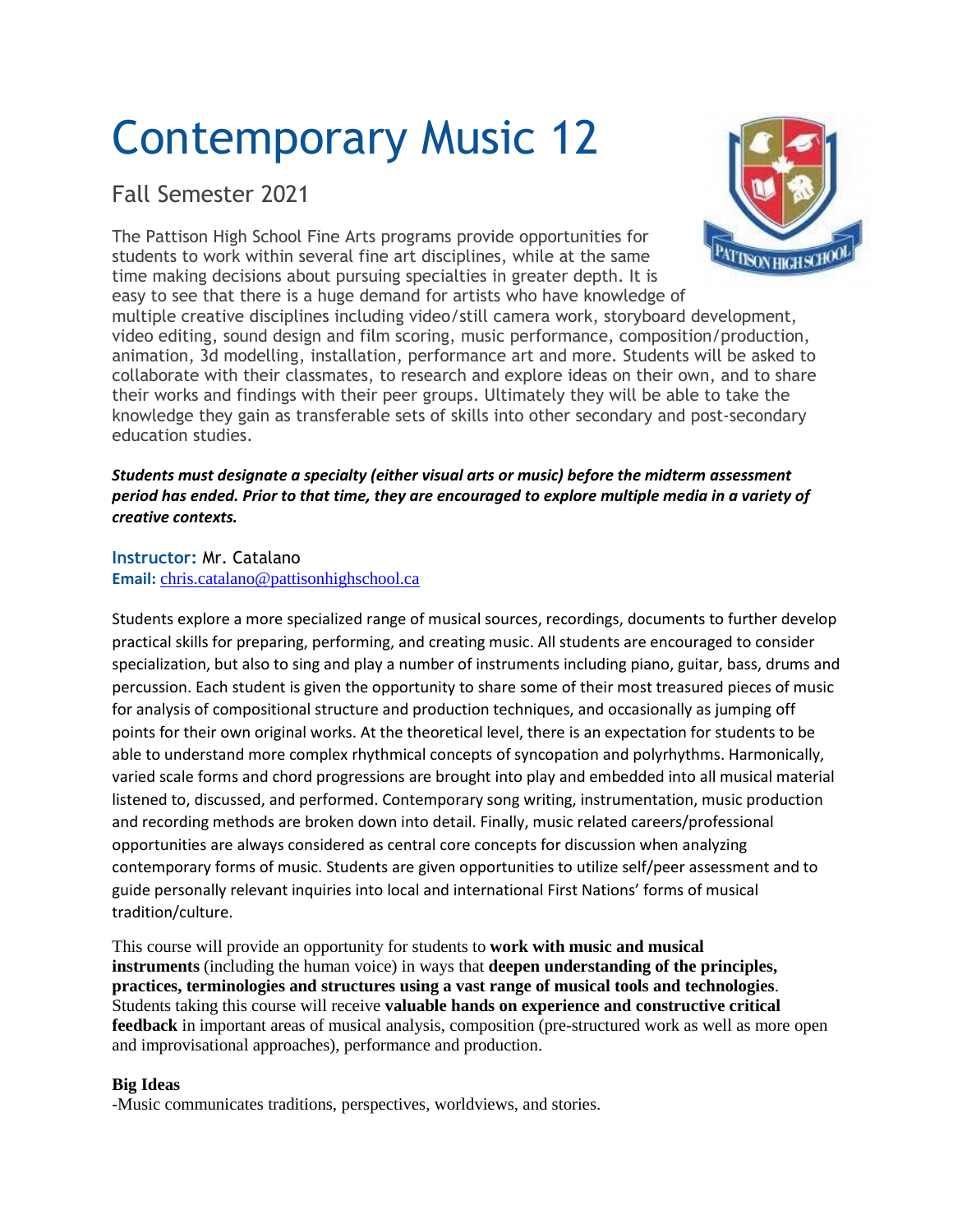-Creative and technical proficiency in music is transferable across different aspects of our lives -Music can be adapted to facilitate limitless expression and meaning

-Purposeful choices enhance the quality, artistry, and authenticity of musical processes.

-Contemporary music offers **aesthetic experiences** that can transform our perspective

# Curricular Competencies

## **A. Explore and Create**

- 1. Perform in both solo and ensemble contexts
- 2. Combine genres and styles to inspire innovation
- 3. Improvise and take creative risks in music including place and time
- 4. Explore new musical ideas by combining genres or styles
- 5. Explore a variety of contexts and their influences on musical works,
- 6. Adapt and refine technical and expressive skills

## **B. Reason and Reflect**

- 1. Analyze and interpret musicians' use of technique, technology, and environment
- in musical composition, arranging, and performance, using musical language
- 2. Analyze music to identify and apply practice strategies
- 3. Consider and assess multiple interpretations of a musical excerpt
- 4. Refine creative and technical proficiency in the rehearsal process
- 5. Consider the function of their instrument, voice, or role within an ensemble

# or collaborative effort

6. Analyze styles of music to inform musical decisions

## **C. Communicate and Document**

- 1. Document and compile resources to inform musical interpretation
- 2. Use musical vocabulary to respond to music
- 3. Receive, apply, and provide constructive feedback
- 4. Anticipate audience responses to a piece of music
- 5. Create musical symbols to enhance a musical performance
- 6. Develop gestural vocabulary that communicates musical intentions
- 7. Collaborate to express personal voice, cultural identity, and perspective

through music

## **D. Connect and Expand**

- 1. Demonstrate personal and social responsibility associated with creating,
- 2. performing, and responding to music
- 3. Investigate the relationships between music and personal, social, or cultural change
- 4. Make connections through music on local, national, or global scales
- 5. Develop and refine a diverse repertoire of contemporary music that includes multiple perspectives and contexts
- 6. Relate musical selections to personal, social, or cultural issues

7. Combine technical knowledge, musical literacy, and contextual observation to make musical decisions

# Core Competencies

By reflecting on the work around them and the new processes they discover, they will:

**- enhance their creative and critical thinking abilities**

#### **- become increasingly more self-aware and socially responsible**